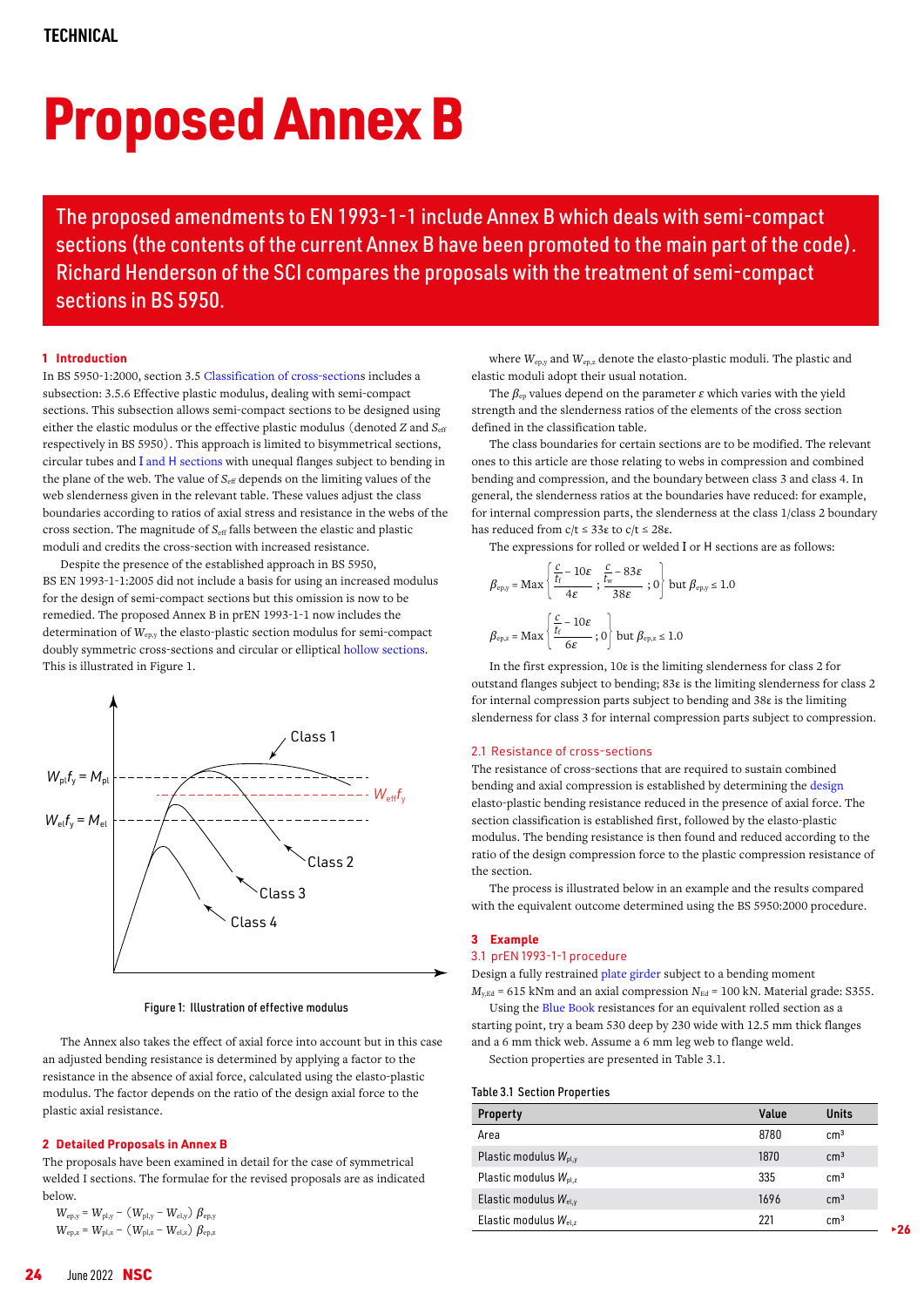## Classify the section

Selected class limits are presented in Table 3.2. In the table, *c* is the flange outstand beyond the weld toe, *d*w is the web depth between [weld t](https://www.steelconstruction.info/Welding)oes.

|  | Table 3.2 Classification |
|--|--------------------------|
|--|--------------------------|

| <b>Flange</b>          | Web                    |                                     |                      |
|------------------------|------------------------|-------------------------------------|----------------------|
| Slenderness            | $c/t_1 = 8.48$         | Slenderness                         | $d_{w}/t_{w}$ = 82.2 |
| Class 1 limit, bending | $9\varepsilon$ = 7.29  | Class 1 limit, bending and<br>axial | $d_{w}/t_{w}$ = 50.7 |
|                        |                        | Class 2 limit, bending              | $d_{w}/t_{w}$ = 67.2 |
| Class 2 limit, bending | $10\varepsilon = 8.1$  | Class 2 limit, bending and<br>axial | $d_{w}/t_{w}$ = 59.1 |
|                        |                        | Class 3 limit, compression          | $d_{w}/t_{w}$ = 30.8 |
| Class 3 limit, bending | $14\varepsilon = 11.3$ | Class 3 limit, bending and<br>axial | $d_{w}/t_{w}$ = 93.3 |

The section therefore has class 3 flanges and a class 3 web under this loading. The semi-compact section classification means that the proposed Annex B may be used to determine an elasto-plastic section modulus *W*ep. Substituting in the equation for *β*ep,y ,

$$
\beta_{\rm epy} = \text{Max}\left\{\frac{8.48 - 8.1}{3.24} \ ; \ \frac{82.2 - 67.2}{30.8} \ ; \ 0\right\} \text{but } \beta_{\rm epy} \le 1.0
$$

Precise calculation gives a value of  $β_{ep,y}$  = 0.485 which differs slightly from the results of the above expression due to rounding. The reduction relative to the plastic modulus is therefore just under half the difference between the plastic and elastic moduli, giving a value for the elasto-plastic modulus of 1785 cm<sup>3</sup>.

The reduction factor for axial load in the major axis bending resistance for sections of class less slender than 4 is:

$$
1-n=1-\frac{N_{\rm Ed}}{N_{\rm pl,\,Rd}}\;;\;\,N_{\rm pl,\,Rd}\!=\!\frac{A f_{\rm y}}{\gamma_{\rm M0}}
$$

For the section being considered,  $N_{\text{pl,Rd}} = 3117 \text{ kN}$  so  $n = 0.0321$  and

 $(1 - n) = 0.968$ . The major axis bending resistance in the presence of axial load is given by:

$$
M_{\rm N, ep,y,Rd}=M_{\rm ep,y,Rd}\left(1-\mathcal{n}\right)=\frac{W_{\rm ep,y}f_{\rm y}}{\gamma_{\rm M0}}\left(1-\mathcal{n}\right)
$$

Substituting values gives a bending resistance of 614 kNm and a utilization of 1.00 to two significant figures.

## **3.2 BS 5950 Procedure**

The corresponding procedure in BS 5950 involves determining the stress ratios  $r_1$  and  $r_2$  in the section. These are respectively the ratio of the applied axial compression to the web compression resistance, and the ratio of the applied axial compression to the compression resistance of the gross section, both based on the design strength of the web. In this case the web depth *d* is taken as the depth between flanges. The flange and web thicknesses are denoted *T* and *t* respectively. The stress ratios are:

$$
r_1 = \frac{100000}{505 \times 6 \times 355} = 0.0930
$$

Similarly, the value of  $r_2$  is 0.0321. The value of  $\varepsilon$  in BS 5950 is 0.88 as it is based on  $p_{y}$  = 275 MPa. The class limits are given in Table 3.3. Some entries in the table are given only for comparison with the prEN values. The flange outstand *b* is taken from the face of the web.

| <b>Flange</b>          | Web                    |                                     |               |
|------------------------|------------------------|-------------------------------------|---------------|
| Slenderness            | $b/T = 8.96$           | Slenderness                         | $d/t = 84.2$  |
| Class 1 limit, bending | $8\varepsilon$ = 7.04  | Class 1 limit, bending              | $d/t = 70.4$  |
|                        |                        | Class 1 limit, bending and<br>axial | $d/t = 64.4$  |
| Class 2 limit, bending | $9\varepsilon$ = 7.92  | Class 2 limit, bending              | $d/t = 88.0$  |
|                        |                        | Class 2 limit, bending and<br>axial | $d/t = 77.2$  |
| Class 3 limit, bending | $13\varepsilon = 11.4$ | Class 3 limit, bending              | $d/t = 105.6$ |
|                        |                        | Class 3 limit, bending and<br>axial | $d/t = 99.2$  |